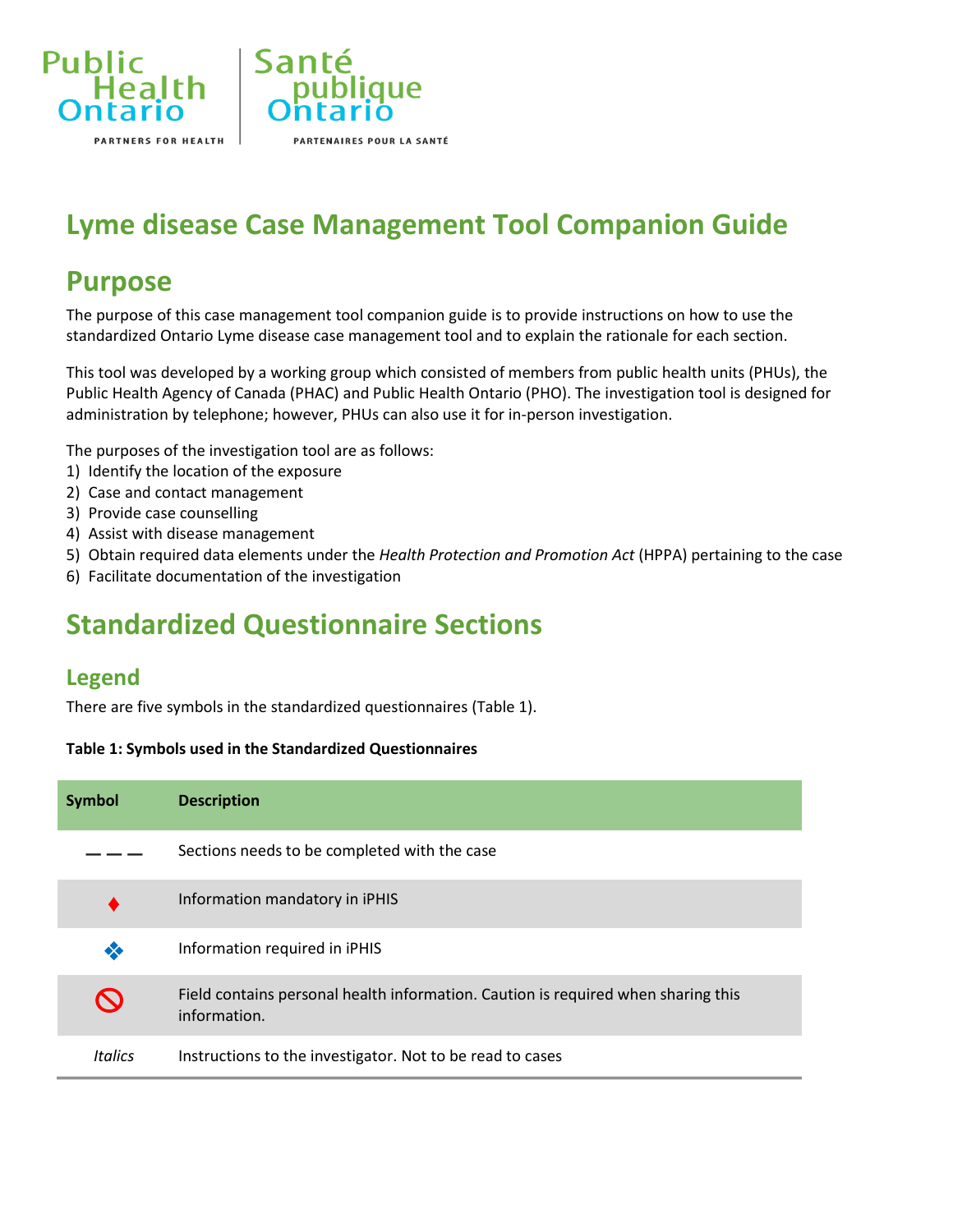### **General**

At the bottom of each page, there is a section for documenting the investigator's initials and designation. This is to fulfill the College of Nurses of Ontario (CNO) Practice Standard (2008) for documentation.

#### **Cover Sheet**

This section is for identification of the case and allows for updates to the case's contact information and demographics, if needed.

Both section 1 and section 2 can be generated by iPHIS after the case has been created in iPHIS (at the discretion of the PHU). Each PHU will need to set up their template in iPHIS for the auto-generated page. If a PHU requires assistance in creating this auto-generated cover sheet, please contact the iPHIS help desk at **[iphissupport.moh@ontario.ca](mailto:iphissupport.moh@ontario.ca)** or at 1-866-272-2794/ 416-327-3512. Alternatively, PHUs can use page 1 of the investigation tool and complete both sections manually.

#### **Verification of Client's Identity & Notice of Collection**

This section is for verification of the case's identity before disclosing personal health information. Please check off with an (X) which of the data elements (date of birth, postal code, or physician) was used to verify the case's identity. It is up to the PHU's discretion if they want to use one, two or all three of the data elements.

#### **Notice of Collection**

Please consult with local privacy and legal counsel about PHU-specific Notice of Collection requirements under PHIPA s. 16. Insert Notice of Collection, as necessary.

#### **Record of File**

This section is for documenting when the case's file is transferred within a PHU or between PHUs. The fields for signature, initial and designation are designed to fulfill the documentation requirements outlined by the CNO's Practice Standard (2008).

The first row in the table refers to investigation start date as required by IPHIS. The remaining rows refer to assignment date to a different investigator. The assignment date is auto-generated by iPHIS on date of the data entry.

#### **Call Log Details**

The start time of the interview is recorded for documentation purposes and can be used for both outgoing and incoming calls.

#### **Case Details**

This is a summary of the iPHIS Case Details screen, including the Case Classification and Disposition fields. Please note that additional aetiological agents have been added.

The priority of the case is set at the discretion of individual PHU as per the draft iPHIS User Guide Outbreak Module: Enteric Disease Cases (Sept 2012).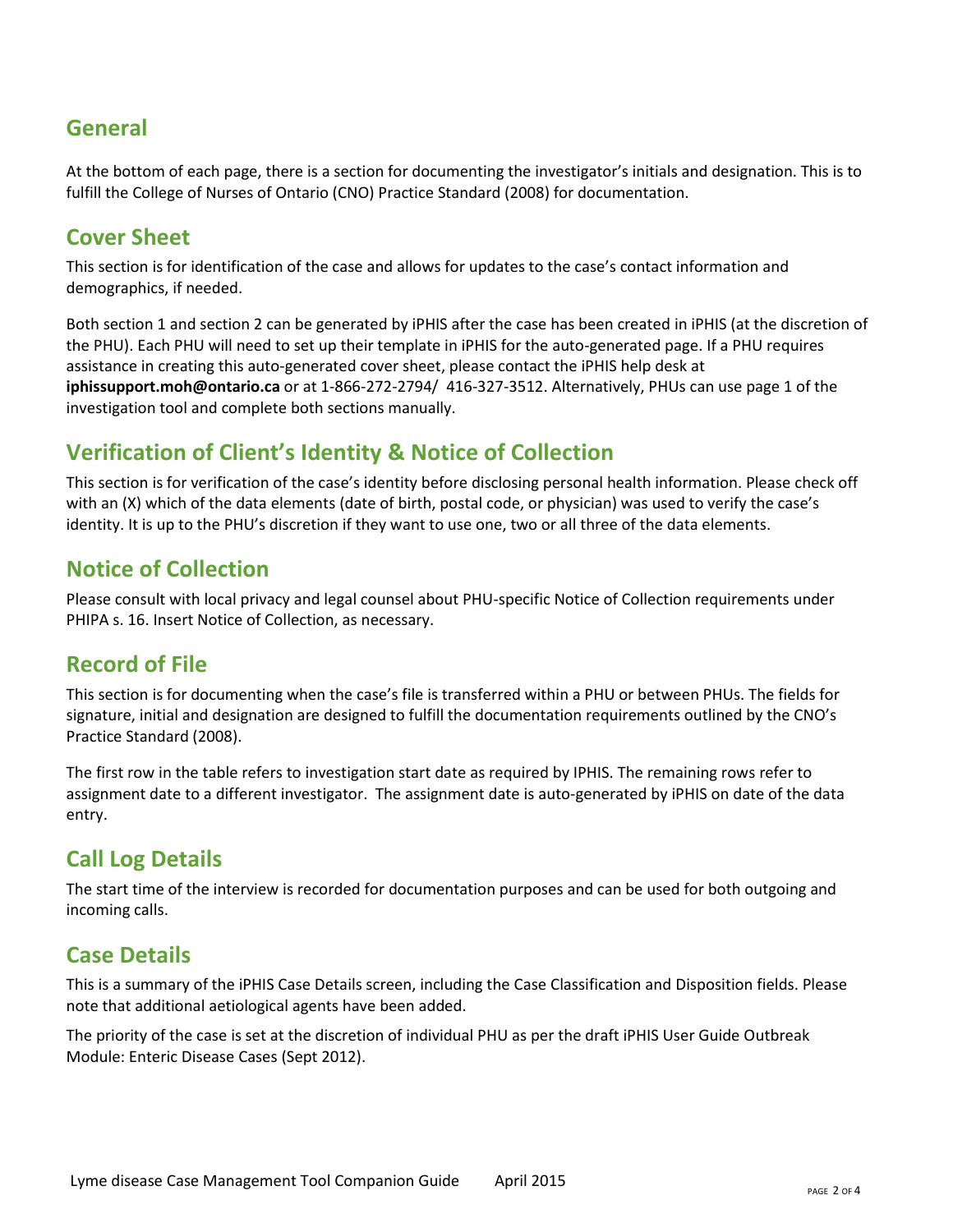### **Human Lab Testing Information**

This is a summary of the lab testing results.

#### **Tick Lab Results**

Summary of results if the client had a tick attached and if it was sent for identification and testing.

#### **Signs and Symptoms**

Symptoms are used to establish the onset date, so the incubation period can be identified to facilitate identifying potential location exposures during the incubation period. Please mark (X) in one of the five options available: yes, no, don't know, not asked, or refused. Do not leave the response blank as it is unclear if this refers to no, don't know, not asked or refused.

The PHU investigator is not expected to have an onset or a recovery date for each symptom. A minimum of one onset and one recovery date are required.

#### **Medical Risk Factors**

The risk factor section is from iPHIS and includes the standard medical risk factors

#### **Hospitalizations & Treatment**

This section is taken from iPHIS. Please complete all mandatory and required fields as indicated.

#### **Interventions**

This section is taken from iPHIS. Please complete all mandatory and required fields as indicated.

#### **Complications**

This section is taken from iPHIS. Please complete all mandatory and required fields as indicated.

#### **Preliminary Questions**

This section marks the beginning of trying to identify where the client may have come into contact with a tick and what activities they might have been doing. Please ask where specifically they may have been exposed to a tick and record a park, landmark or city name. The information in this section will then be used to either link to a provincial canned exposure or create a new exposure.

#### **Behavioural Social Factors**

These are behavioural social risk factors that are specific to Lyme disease. Two additional behavioural social risk factors have been added. Please try to specify details as to what activities the person was doing when they were exposed to ticks ie. hiking, camping, hunting, etc.

#### **Exposures – Linked to provincial canned exposure**

This section is where you can link to provincial canned exposure(s) for the client's tick exposure. We have created provincial canned exposures for the endemic/risk areas, frequently reported locations and the most frequently reported States in the United States. The Ontario canned exposures all lay within Lyme disease risk areas. **When**